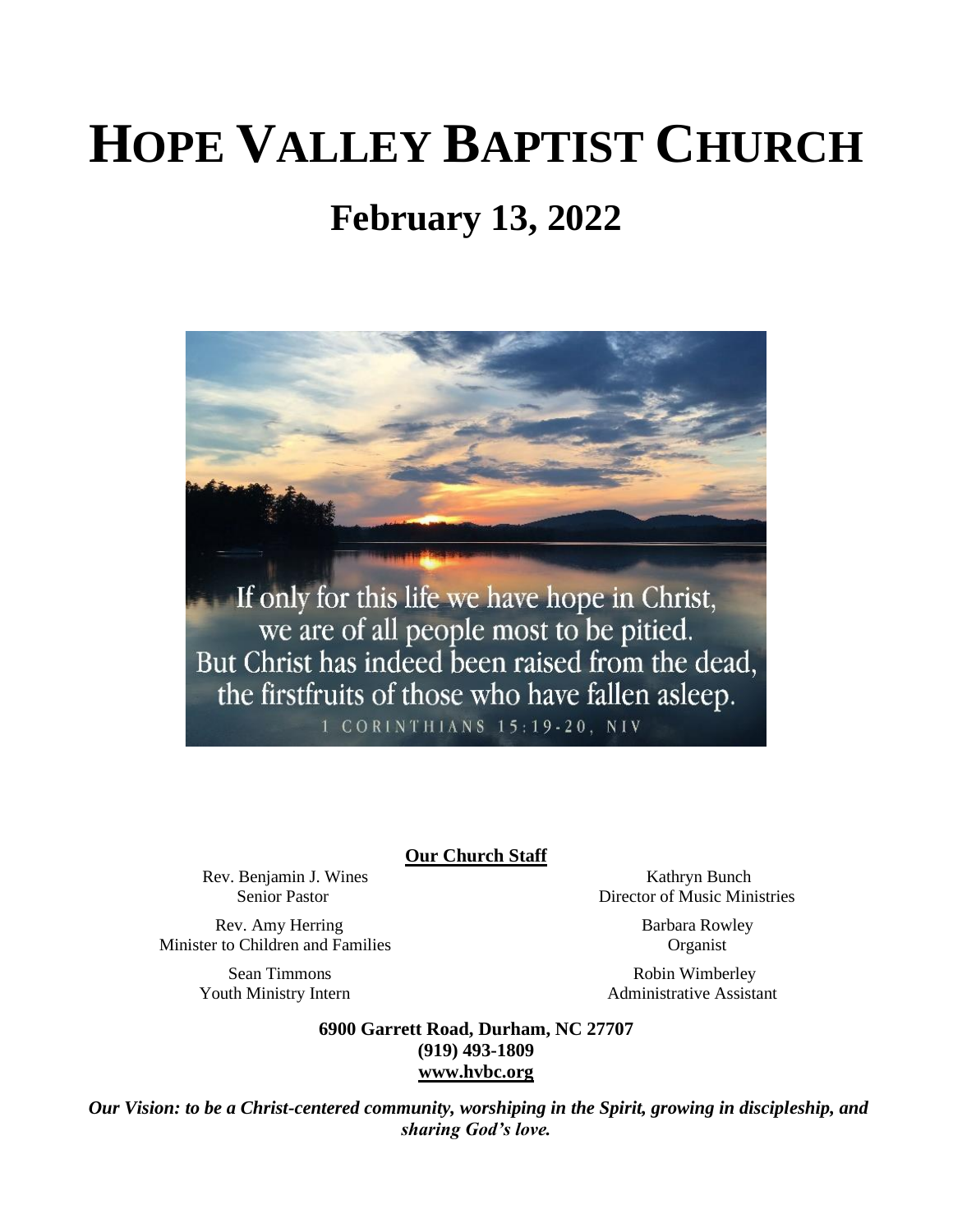# **The Church at Worship**

**Gathering Music**

**Welcome and Announcements Rev. Benjamin Wines Rev. Benjamin Wines** 

**Chiming of the Trinity** Barbara Rowley

**Prelude** *Come, Thou Fount of Every Blessing* **Kathryn Bunch and** Wyeth **Barbara Rowley** 

Leader: Happy are those who do not follow the advice of the wicked, **People: Or take the path that sinners tread, or sit in the seat of scoffers;**

Leader: But their delight is in the law of the Lord,

**People: And on his law they meditate day and night.**

Leader: They are like trees planted by streams of water,

**People: Which yield their fruit in its season, and their leaves do not wither.**

Leader: In all that they do, they prosper.

**People: The wicked are not so, but are like chaff that the wind drives away.**

Leader: Therefore the wicked will not stand in judgment,

**People: Nor sinners in the congregation of the righteous;**

Leader: For the Lord watches over the way of the righteous,

**People: But the way of the wicked will perish.**

**Hymn of Praise** *Word of God, Across the Ages AUSTRIAN HYMN* 

Word of God, across the ages comes the message to our life; source of hope forever present in our toil and fears and strife; constant witness to God's mercy, still our grace whate'er befall, guide unfailing, strength eternal, offered freely to us all.

Story of the wondrous journey from the shadows of the night; garnered truth of sage and prophet, guiding forward into light; words and deeds of Christ our Master, pointing to the life and way, still appealing, still inspiring, 'mid the struggles of today.

In the tongues of all the peoples may the message bless and heal, as devout and patient scholars more and more its depths reveal. Bless, O God, to wise and simple, all the truth of ageless worth, till all lands receive the witness and Your knowledge fills the earth.

**Scripture Reading 1 Corinthians 15:12-28 Brenda Doyle** 

**Children's Message** Rev. Amy Herring

**Pastoral Prayer and Lord's Prayer Rev. Benjamin Wines Rev. Benjamin Wines** 

**Our Father, Who art in heaven, hallowed be Thy name. Thy kingdom come, Thy will be done on earth as it is in heaven. Give us this day our daily bread. And forgive us our trespasses as we forgive those who trespass against us. And lead us not into temptation, but deliver us from evil. For Thine is the kingdom, and the power, and the glory, forever, Amen.**

**Invocation** Rev. Amy Herring

**Call to Worship**  Psalm 1 Rev. Amy Herring